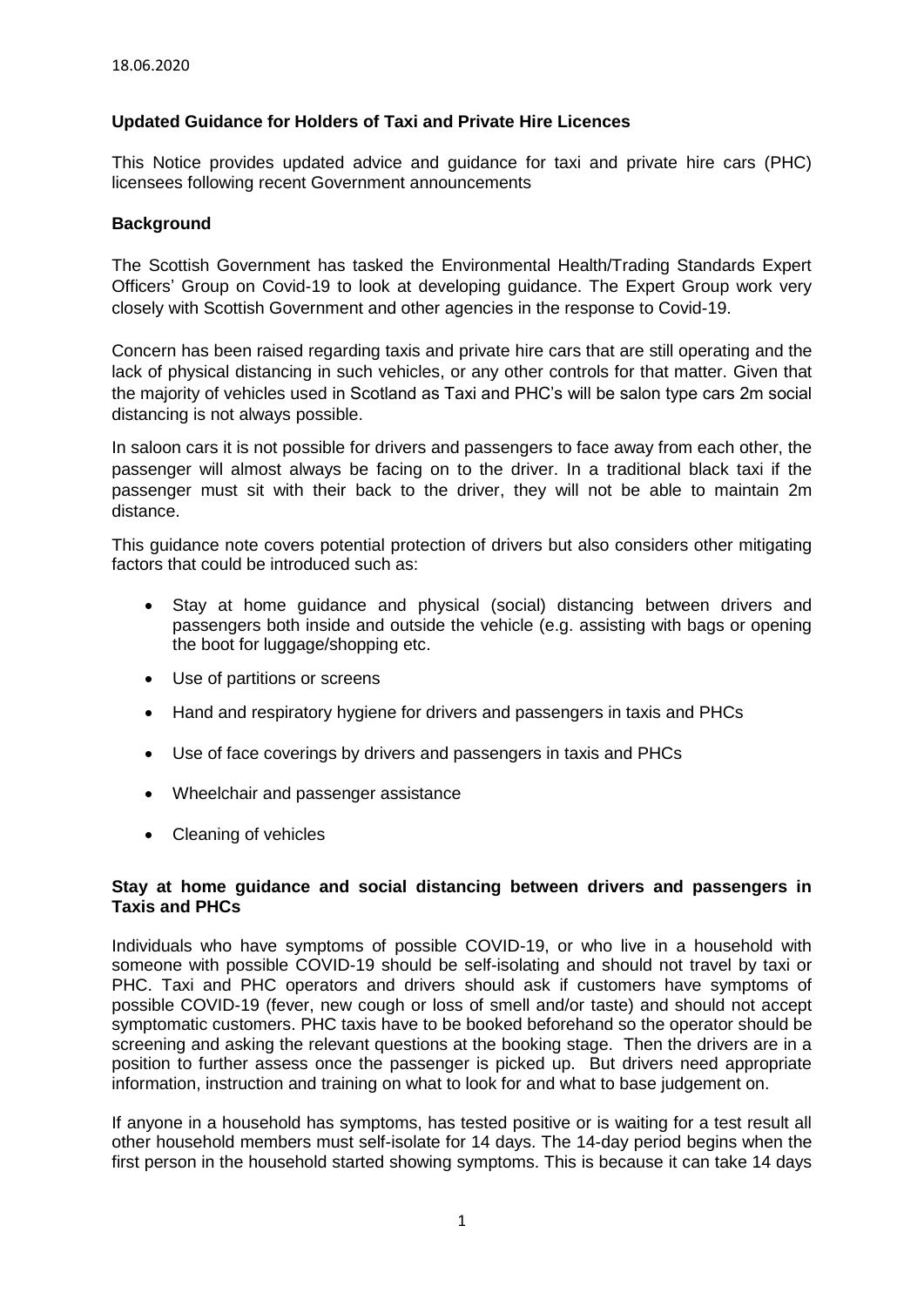for symptoms to appear. Staying at home for 14 days will greatly reduce the overall amount of infection that individuals in the household could potentially pass on to others.

Individuals may be able to end self-isolation earlier than 14 days if everyone in the home with symptoms gets a negative test result.

If they do start to show symptoms during this time, they should continue self-isolating for a further 7 days from the day when they first started showing symptoms, Link to Coronavirus (COVID-19): Guidance for households with possible coronavirus infection on NHS Inform: [https://www.nhsinform.scot/illnesses-and-conditions/infections-and-poisoning/coronavirus](https://www.nhsinform.scot/illnesses-and-conditions/infections-and-poisoning/coronavirus-covid-19/test-and-protect/coronavirus-covid-19-guidance-for-households-with-possible-coronavirus-infection)[covid-19/test-and-protect/coronavirus-covid-19-guidance-for-households-with-possible](https://www.nhsinform.scot/illnesses-and-conditions/infections-and-poisoning/coronavirus-covid-19/test-and-protect/coronavirus-covid-19-guidance-for-households-with-possible-coronavirus-infection)[coronavirus-infection](https://www.nhsinform.scot/illnesses-and-conditions/infections-and-poisoning/coronavirus-covid-19/test-and-protect/coronavirus-covid-19-guidance-for-households-with-possible-coronavirus-infection)

Those that are showing obvious visible signs of Covid-19 symptoms (chronic cough, fever etc.) should not be permitted entry to the vehicle at any time. It is not the driver's responsibility to question whether the customer's journey is considered essential under the current Scottish Guidance. This will be the responsibility of the customer to justify the journey if asked.

Drivers and passengers should occupy the vehicle allowing for 2m physical distancing (or maximum possible distance). Where it is not possible to remain 2m apart, drivers and passengers should face away from each other, rather than face-to-face if that is an option. Where face-to-face contact cannot be avoided, this should be kept to 15 minutes or less wherever possible.

Individuals are always advised to stay 2 metres (6 feet) away from other people If they go out. Individuals should therefore adhere to physical distancing when outside their cars.

At taxi ranks individuals should try to keep a 2-metre distance from others. If anyone comes within 2 metres of others, they should avoid physical contact and keep the time they spend within 2 metres of others as short as possible.

Source: [https://www.transport.gov.scot/coronavirus-covid-19/transport-transition-plan/advice](https://www.transport.gov.scot/coronavirus-covid-19/transport-transition-plan/advice-on-how-to-travel-safely/#section-63887)[on-how-to-travel-safely/#section-63887](https://www.transport.gov.scot/coronavirus-covid-19/transport-transition-plan/advice-on-how-to-travel-safely/#section-63887)

The number of customers in the vehicle should be kept to a minimum if possible, with no sharing of the vehicle if the customers are not living in the household

Good ventilation (i.e. keeping the windows open) may help to reduce the risk of transmission. Air conditioning or ventilation on vehicles must be set to extract and not recirculate the air within the vehicle (where possible).

## **Use of partitions or screens**

Partitions or safety screens provide a physical barrier between drivers and passengers in the vehicle. They are commonly installed as a safety feature to protect the driver from physical attacks or theft. There has been an increase in interest of the use of screens as a way of providing physical separation between drivers and passengers in order to reduce the transmission of COVID-19.

Partitions in taxis or PHCs do not provide a fully sealed compartment which completely separates the driver from the passenger. Therefore, whilst it is possible that partitions may reduce the risk of transmission of infection, the risk would not be eliminated entirely.

If an operator decides to fit a protective screen to the licensed car, the operator **must** contact their local licensing authority to advise that he/she has plans to do this. There must be proof that the relevant insurer has been contacted and that the insurer has confirmed that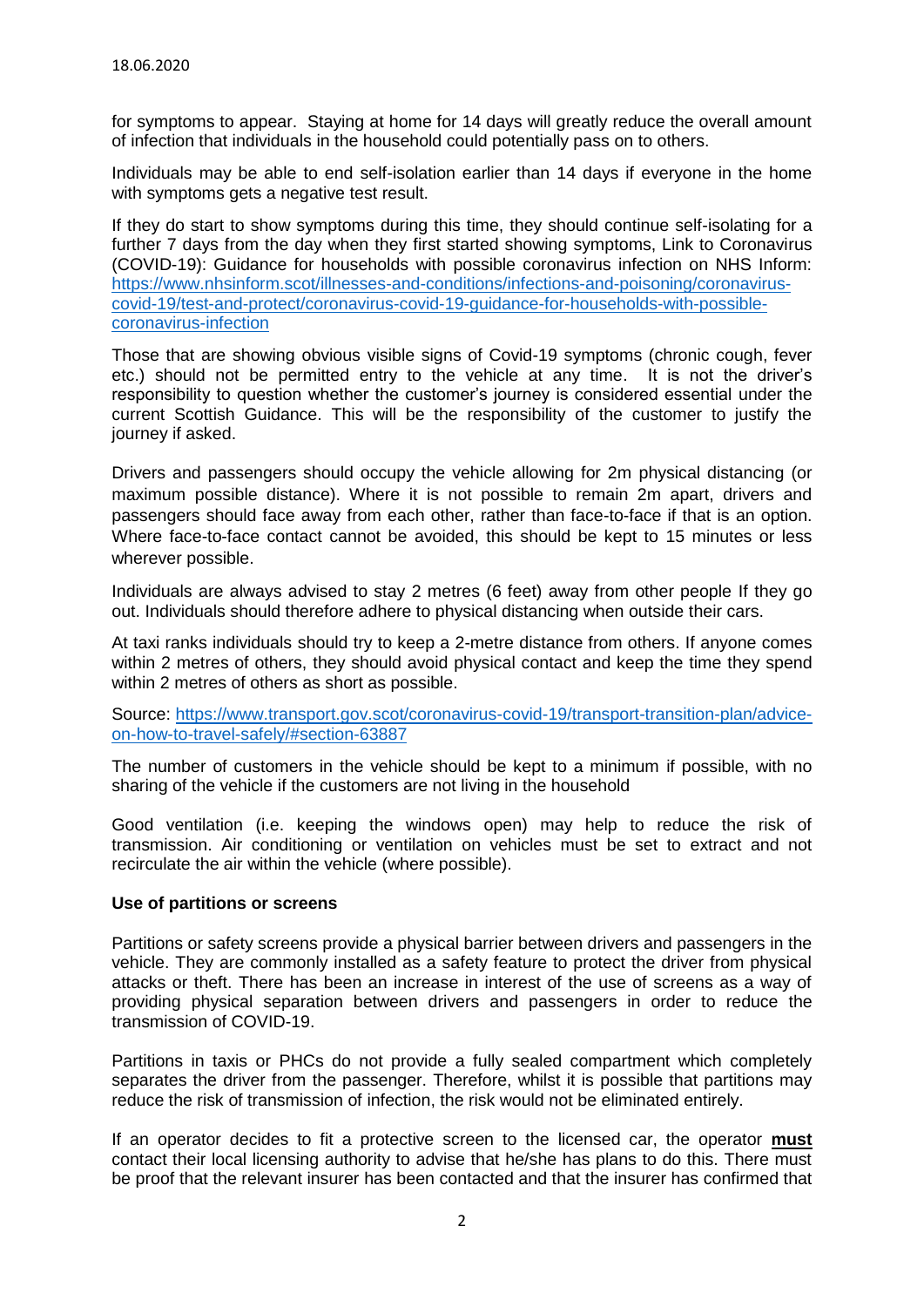the necessary insurance would be unaffected by the proposed installation of the screen. The licensing authority may consider this to be a material change to the vehicle of which they require to be notified formally in terms of Paragraph 9 of Schedule 1 to the Civic Government (Scotland) Act 1982. If formal notification is required, a fee may have to be paid to the licensing authority to process the notification, which would also involve consultation with Police Scotland regarding the proposed change(s) to the vehicle. In any event, if a screen is fitted, the operator must ensure that it is fitted safely and securely. In addition, it-

- Must comply with the Road Vehicle (Construction and Use) Regulations.
- Must not be permanently installed in the vehicle
- Must be fitted in such a way to not affect the structural integrity of the vehicle, or interfere with any manufacturer fitted safety equipment e.g. airbags
- Must not wrap around the driver seat and create a partition between the two front seats, in addition to the rear cabin area.
- The partition used MUST be clear and transparent and can ONLY be fitted across the rear of both front seats, creating a partition between the front and rear cabin area of the vehicle
- Any screen must be tested to the relevant EU standard for an original equipment type approval test covering interior fittings
- The screen must be approved by MIRA or other comparable independent product engineering, testing, consultancy and certification organisation.
- Screens should be constructed of PET<sub>g</sub> or polycarbonate
- The screen should not impede the driver's vision, movement, or communication with passengers
- The screen should not impede driver or passenger access or egress to the vehicle

Consideration should also be given to ensure that:

- Screens must be professionally and securely fitted in accordance with the manufacturer's instructions.
- Certification from the vehicle's manufacturer should be sought to confirm that the screen does not compromise the integrity of the vehicle structure
- Insurers should be notified of any modifications made to the vehicle

Screens should also be cleaned regularly (see Cleaning of vehicles), including between passenger journeys and changes of driver with disinfectant.

# **Hand and respiratory hygiene for drivers and passengers in taxis and PHCs**

Drivers and passengers should wash hands more regularly than normal using soap and water or hand sanitiser for at least 20 seconds. Hand washing is particularly important after using the toilet, after handling money, before eating or handling food, before touching your face, and after blowing your nose, sneezing or coughing. Hands should be washed as soon as drivers or passengers get home. When hand washing facilities are not available, hand sanitiser can be used as a substitute. The use of hand sanitiser is only suitable when hands are not visibly dirty or soiled.

Drivers should keep a bottle of hand sanitiser gel in their vehicle. It is recommended this be a minimum 80 per cent alcohol. Alternatively keep a large bottle of water and a bar/bottle of soap.

Drivers are advised to avoid handling money and take alternative payment methods. If handling money cannot be avoided, drivers should wash their hands with soap and water or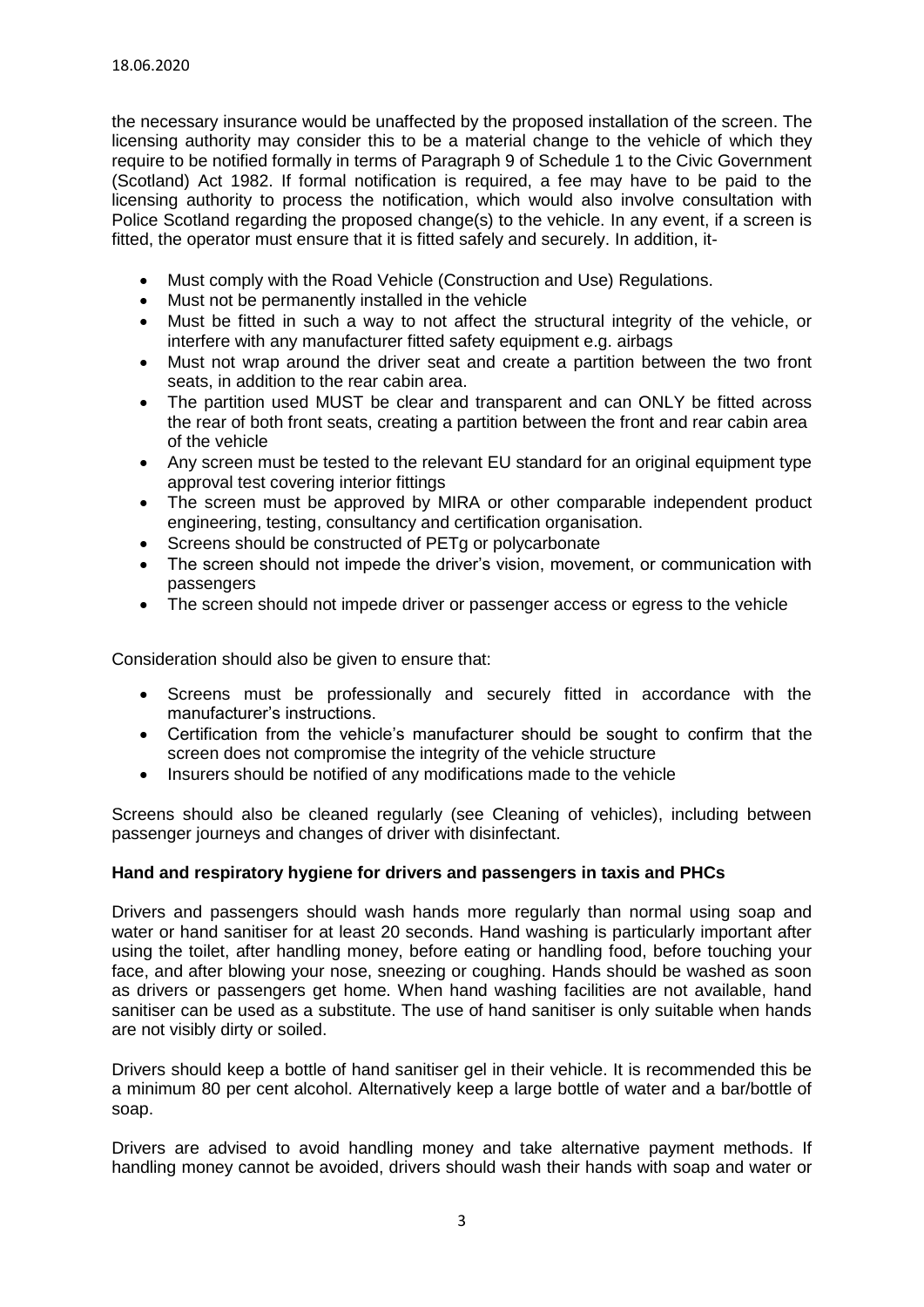hand sanitiser after handling money. The taxi/PHC company should consider equipment which allows alternative payment means AND ask the question at the booking stage about how the payment will be made. This will help in reducing cash transactions.

Drivers and passengers should carry tissues and use tissues to catch coughs or sneezes. Used tissues should be disposed of in a controlled manner in a bin as soon as possible. Hand sanitiser should be used after coughing or sneezing into a tissue.

## **Use of face coverings by drivers and passengers in taxis and PHCs**

It is important to note the difference between face masks and face coverings. Face masks are surgical or medical grade masks that are used in health and social care situations. Face coverings are made from cloth or other textiles that cover the mouth and nose, and through which you can breathe (e.g. a scarf). There is no evidence of benefit to support the use of face masks outside healthcare environments. Scottish Government has issued guidance on the personal use of face coverings. Source: IPC Good hygiene principles for non-healthcare settings.

Physical distancing, hand washing, respiratory hygiene and surface cleaning are the most important and effective measures we can all adopt to prevent the spread of coronavirus, therefore the wearing of facial coverings must not be used as an alternative to any of these other precautions.

The evidence on the use of face coverings is limited, but there may be some benefit in wearing a facial covering when entering enclosed spaces, especially where physical distancing is more difficult and where there is a risk of close contact with multiple people you do not usually meet such as traveling on public transport.

We recommend that individuals consider using face coverings in the limited circumstances described above as a precautionary measure.

Source: [https://www.gov.scot/publications/coronavirus-covid-19-staying-at-home-and-away](https://www.gov.scot/publications/coronavirus-covid-19-staying-at-home-and-away-from-others/pages/face-coverings/)[from-others/pages/face-coverings](https://www.gov.scot/publications/coronavirus-covid-19-staying-at-home-and-away-from-others/pages/face-coverings/)/

## **When using taxis and/or private hire vehicles, passengers must wear a face covering.**

The following groups are exempt from the mandatory use of face covering in such vehicles namely:

- Under 5-year olds
- Those with breathing difficulties
- Those with physical conditions which make it hard to keep a mask in place

Persons providing a passenger transport service, or an employee of that person, namely the driver of said vehicle, must wear a face covering unless there is a partition i.e. screen, between the person or employee and the members of the public i.e. passenger.

Source: [https://www.transport.gov.scot/coronavirus-covid-19/transport-transition-plan/advice](https://www.transport.gov.scot/coronavirus-covid-19/transport-transition-plan/advice-on-how-to-travel-safely/#section-63887)[on-how-to-travel-safely/#section-63887](https://www.transport.gov.scot/coronavirus-covid-19/transport-transition-plan/advice-on-how-to-travel-safely/#section-63887)

## **Wheelchairs and passenger assistance**

The Equality Act 2010 specifically section 165 which sets out the duties imposed on a driver of a designated taxi for carriage of passengers with disabilities includes:

- a) to carry the passenger while in the wheelchair,
- b) not to make any additional charge for doing so.
- c) if the passenger chooses to sit in a passenger seat, to carry the wheelchair,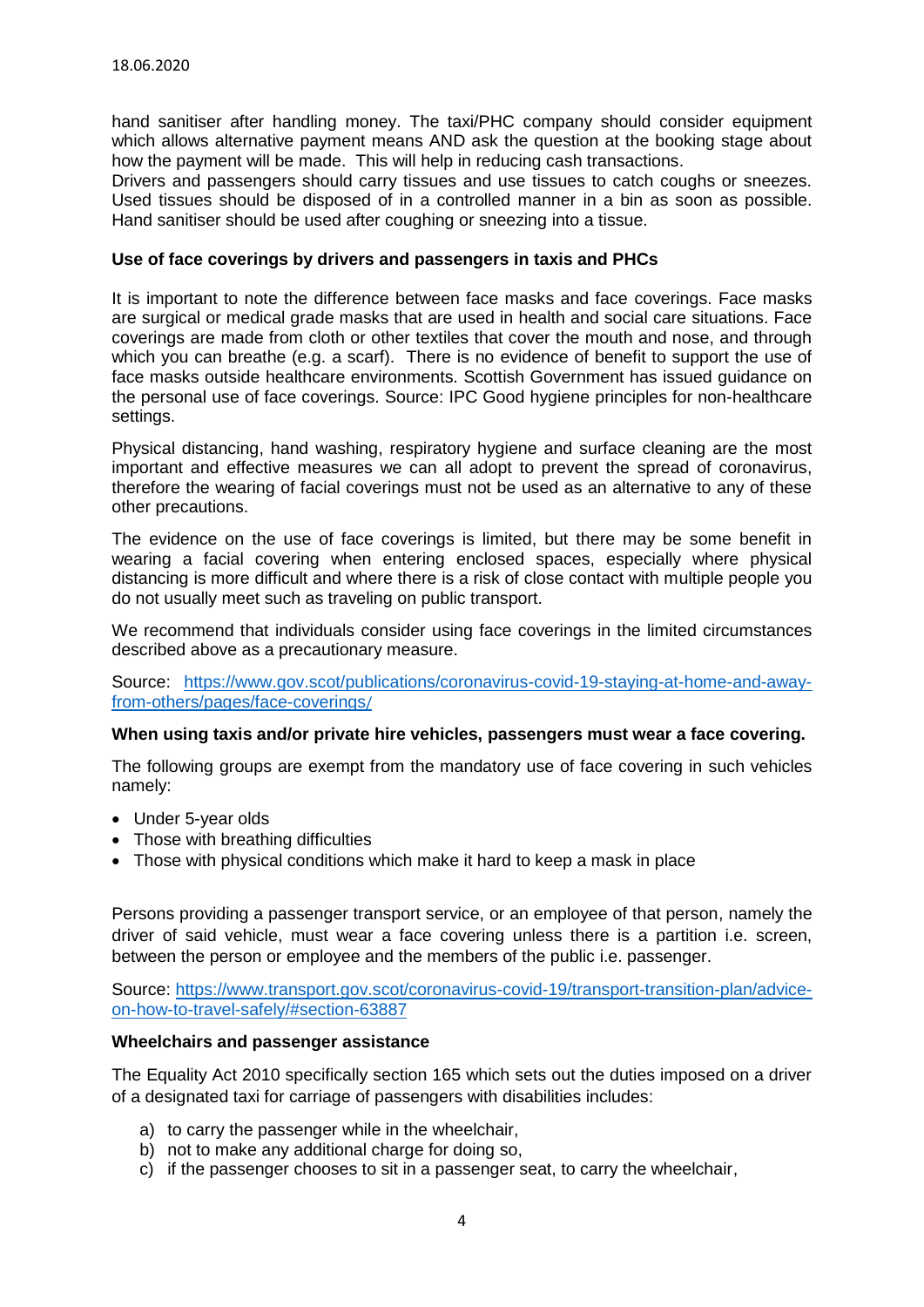- d) to take such steps as are necessary to ensure that the passenger is carried in safety and reasonable comfort,
- e) to give the passenger such mobility assistance as is reasonably required

The Coronavirus (Scotland) Act 2020 does not contain any specific provisions that impact upon the above, but Scottish Government guidance on social distancing, etc applies equally to both driver and passenger and requires to be considered. The Equality Act provides a qualifier to the assistance to be provided to a passenger – the use of the word reasonable/reasonably. A driver could assess a particular situation where a wheelchair user wanted to make use of their vehicle, and the driver could decide whether it is possible for them – observing the terms of Scottish Government guidance on distancing, etc – to provide the service. If they believed that social distancing requirements were such as to prevent them being able to provide reasonable assistance, they could state that, but still confirm they could provide the service of carrying the passenger in their vehicle. The reasonability element has to be considered in light of the current climate.

However, having regard to the duties imposed in the 2010 Act, should a driver refuse to accept wheelchair users in their vehicle they would then be breaching the terms of the legislation and local licensing conditions

## **Cleaning of vehicles**

Cleaning vehicles with normal household disinfectant (beware that many household disinfectants contain bleach as an ingredient and as such may cause staining to fabrics etc.) will reduce the risk of passing coronavirus infection on to other people. After each passenger journey, drivers should clean all hard surfaces both inside and outside the car such as door handles, window winders, seat belts, card payment devices, boot access, the rear of the front seats and other surfaces passengers may have touched. Drivers should then wash/sanitise their own hands. There should be an adequate supply of cleaning materials and means of disposal for the shift.

A thorough clean of the vehicle with normal cleaning products should be completed at the end of each shift/working day.

## **Summary and Conclusion**

Drivers, like the general population, should not be working if they are symptomatic or if someone they live with is symptomatic. Drivers in the clinically vulnerable group and extremely clinically vulnerable (shielding) group should follow government advice, as above.

Drivers and passengers should remain at 2m distance. If maintaining 2m distance is not possible, drivers and passengers should face away from each other and face-to-face contact should be minimised. Windows should be kept open if possible and air conditioning/ventilation should be set to extract and not recirculate the air within the vehicle.

Drivers and passengers should wash hands more regularly than normal for at least 20 seconds. When hand washing is not possible, hand sanitiser should be used. Drivers are advised to avoid handling money and to take alternative payment methods. If handling money cannot be avoided, drivers should wash their hands with soap and water or alcoholbased sanitiser after handling money.

Partitions in taxis or PHCs do not provide a fully sealed compartment which completely separates the driver from the passenger. Therefore, whilst it is possible that partitions may reduce the risk of transmission of infection, the risk would not be eliminated entirely and if installed, they should not be regarded as a measure taken instead of social distancing and other hygiene measures.